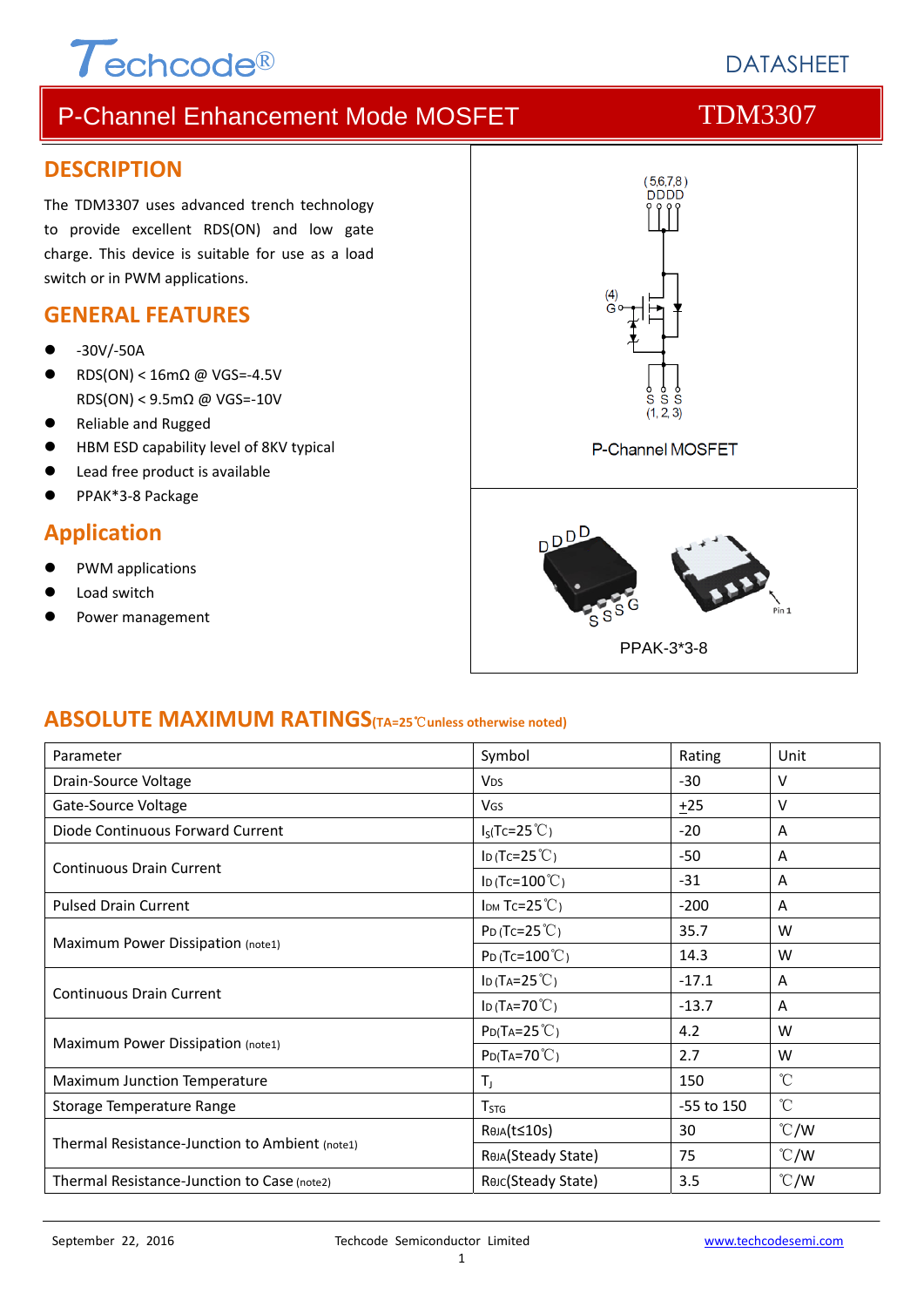

# P-Channel Enhancement Mode MOSFET TOM3307

#### **ELECTRICAL CHARACTERISTICS (TA=25**℃**unless otherwise noted)**

| Parameter                                 | Symbol                   | <b>Test Conditions</b>                       | Min                      | Typ                 | Max                      | Unit         |  |  |
|-------------------------------------------|--------------------------|----------------------------------------------|--------------------------|---------------------|--------------------------|--------------|--|--|
| <b>STATIC CHARACTERISTICS</b>             |                          |                                              |                          |                     |                          |              |  |  |
| Drain-Source Breakdown Voltage            | <b>BV</b> <sub>DSS</sub> | VGS=0V, ID=-250µA                            | $-30$                    | $\blacksquare$      | $\overline{a}$           | $\vee$       |  |  |
| Zero Gate Voltage Drain Current           | <b>IDSS</b>              | VDS=-24, VGS=0V                              | $\overline{a}$           | $\overline{a}$      | $-1$                     | $\mu$ A      |  |  |
| Gate-Body Leakage Current                 | <b>IGSS</b>              | VGS=±20V, VDS=0V                             | $\bar{\phantom{a}}$      | $\bar{\phantom{a}}$ | ±10                      | $\mu$ A      |  |  |
| <b>ON CHARACTERISTICS (Note 3)</b>        |                          |                                              |                          |                     |                          |              |  |  |
| <b>Gate Threshold Voltage</b>             | VGS(th)                  | V <sub>DS</sub> =VGS, I <sub>D</sub> =-250µA | $-1.3$                   | $-1.8$              | $-2.3$                   | $\vee$       |  |  |
| Drain-Source On-State Resistance          | RDS(ON)                  | VGS=-4.5V, IDS=-10A                          | $\sim$                   | 12                  | 16                       | $m\Omega$    |  |  |
|                                           |                          | VGS=-10V, IDS=-17.6A                         | $\overline{a}$           | 7.5                 | 9.5                      | $m\Omega$    |  |  |
| <b>DYNAMIC CHARACTERISTICS (Note4)</b>    |                          |                                              |                          |                     |                          |              |  |  |
| Gate Resistance                           | $R_{\rm g}$              | $V_{GS}$ =0V, V <sub>DS</sub> =0V, F=1MHz    | $\blacksquare$           | 8                   | $\mathbb{L}$             | Ω            |  |  |
| Input Capacitance                         | Ciss                     | VDS=-15V, VGS=0V, F=1.0MHz                   | $\bar{\phantom{a}}$      | 2110                | $\frac{1}{2}$            | PF           |  |  |
| <b>Output Capacitance</b>                 | Coss                     |                                              |                          | 450                 | $\blacksquare$           | PF           |  |  |
| Reverse Transfer Capacitance              | Crss                     |                                              | $\overline{a}$           | 330                 | $\overline{\phantom{a}}$ | PF           |  |  |
| <b>SWITCHING CHARACTERISTICS (Note 4)</b> |                          |                                              |                          |                     |                          |              |  |  |
| Turn-on Delay Time                        | $td($ on $)$             | VDD=-15V, RL=15Ω, VGEN=-10V,                 | $\frac{1}{2}$            | 12                  | $\overline{a}$           | nS           |  |  |
| Turn-on Rise Time                         | tr                       | $RG = 6Q$ lps=-1A                            | $\blacksquare$           | 14                  | $\overline{a}$           | nS           |  |  |
| Turn-Off Delay Time                       | td(off)                  |                                              | $\overline{a}$           | 98                  | $\blacksquare$           | nS           |  |  |
| <b>Turn-Off Fall Time</b>                 | tf                       |                                              | $\sim$                   | 60                  | $\overline{a}$           | nS           |  |  |
| <b>Total Gate Charge</b>                  | Q <sub>g</sub>           | VDS=-15V, IDS=-17.1A, VGS=-10V               | $\overline{\phantom{a}}$ | 45                  | $\overline{\phantom{a}}$ | nC           |  |  |
| Gate-Source Charge                        | Qgs                      |                                              | $\overline{a}$           | 5                   | $\overline{a}$           | nC           |  |  |
| Gate-Drain Charge                         | Qgd                      |                                              | $\overline{a}$           | 12.7                | $\overline{a}$           | nC           |  |  |
| Body Diode Reverse Recovery Time          | <b>Trr</b>               | $\text{los}$ =-17.6A, dl/dt=100A/ $\mu$ s    | $\overline{a}$           | 24                  | $\overline{a}$           | nS           |  |  |
| Body Diode Reverse Recovery Charge        | Qrr                      |                                              | $\sim$                   | 16                  | $\blacksquare$           | nC           |  |  |
| DRAIN-SOURCE DIODE CHARACTERISTICS        |                          |                                              |                          |                     |                          |              |  |  |
| Diode Forward Voltage (Note 3)            | <b>V<sub>SD</sub></b>    | VGS=0V, ISD=-1A                              |                          | $-0.7$              | $-1$                     | $\mathsf{V}$ |  |  |

NOTES:

1. Surface Mounted on  $1in^2$  pad area, t≤ 10sec. R<sub>0JA</sub> steady state t = 999s.

2. The power dissipation P<sub>D</sub> is based on T<sub>J(MAX)</sub> = 150<sup>o</sup>C, and it is useful for reducing junction-to-case thermal resistance (ReJC) when additional heat sink is used.

- 3 Pulse Test: Pulse Width  $\leq 300$ μs, Duty Cycle  $\leq 2\%$ .
- 4 Guaranteed by design, not subject to production testing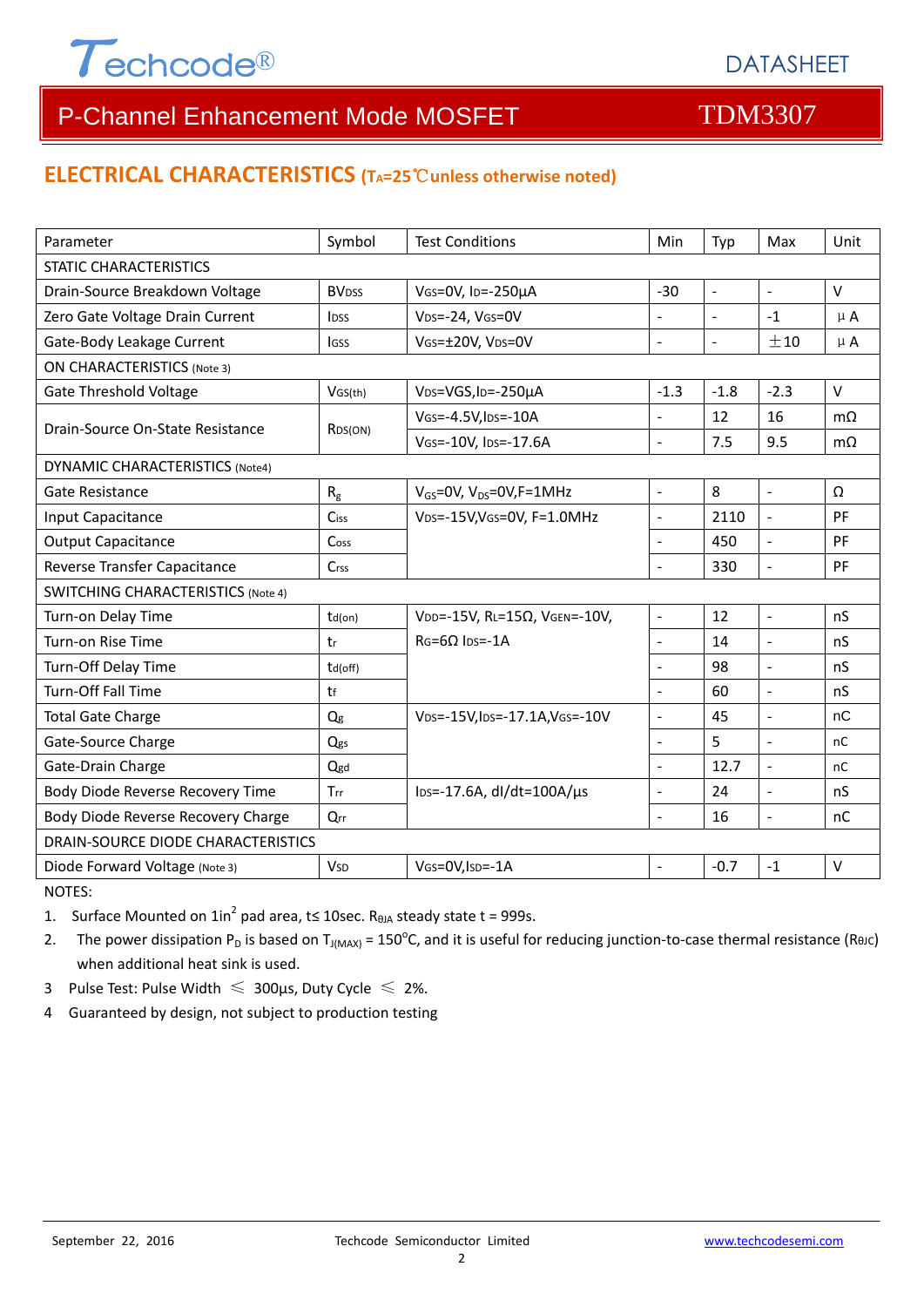

# DATASHEET

# P-Channel Enhancement Mode MOSFET TDM3307

### **Typical Operating Characteristics**



**Safe Operation Area** 





#### **Thermal Transient Impedance**



#### **Drain Current**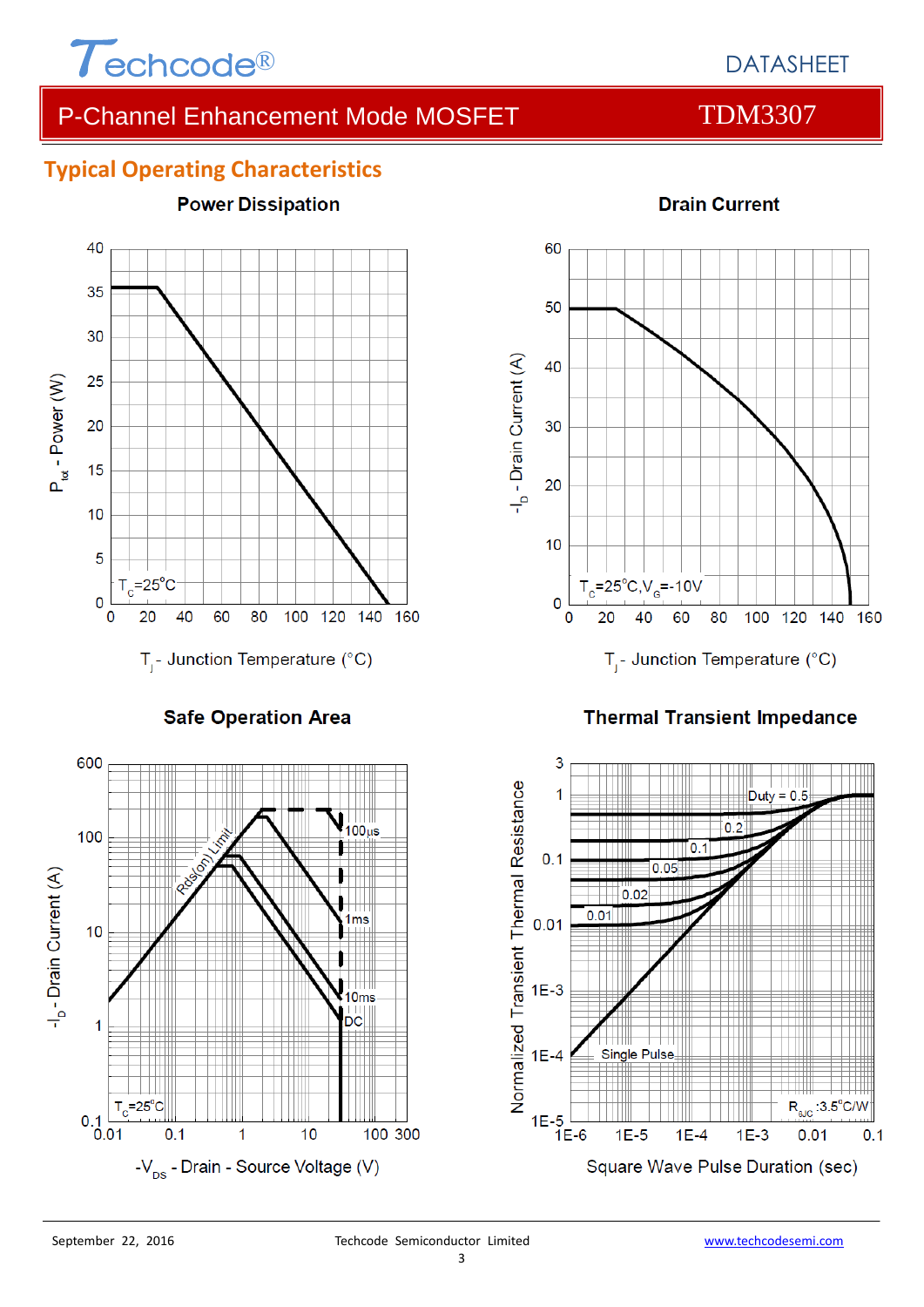

# DATASHEET

# P-Channel Enhancement Mode MOSFET TDM3307

### **Typical Operating Characteristics(Cont.)**







# **Drain-Source On Resistance**



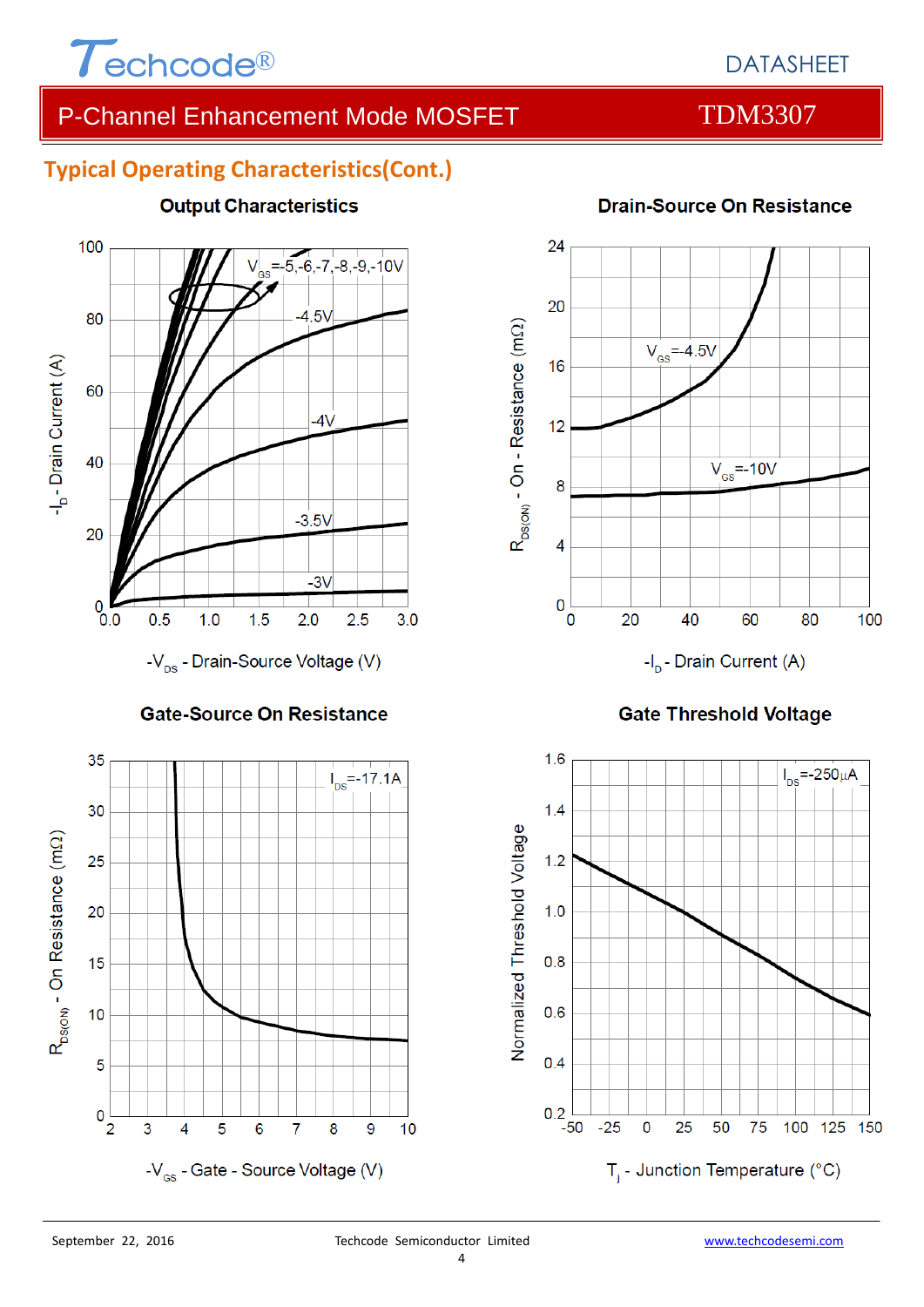

# DATASHEET

# P-Channel Enhancement Mode MOSFET TDM3307

### **Typical Operating Characteristics (Cont.)**

**Drain-Source On Resistance** 

#### $1.8$  $V_{GS}$  = -10V  $I_{DS} = -17.1A$  $1.6$ Normalized On Resistance  $1.4$  $1.2$  $1.0$  $0.8$  $0.6$  $R_{ON}$ @T<sub>i</sub>=25°C: 7.5m $\Omega$  $0.4$ -50  $-25$  $\overline{0}$ 25 50 75 100 125 150  $T_i$ - Junction Temperature (°C)

Capacitance





-V<sub>sp</sub> - Source - Drain Voltage (V)

**Gate Charge** 



### **Source-Drain Diode Forward**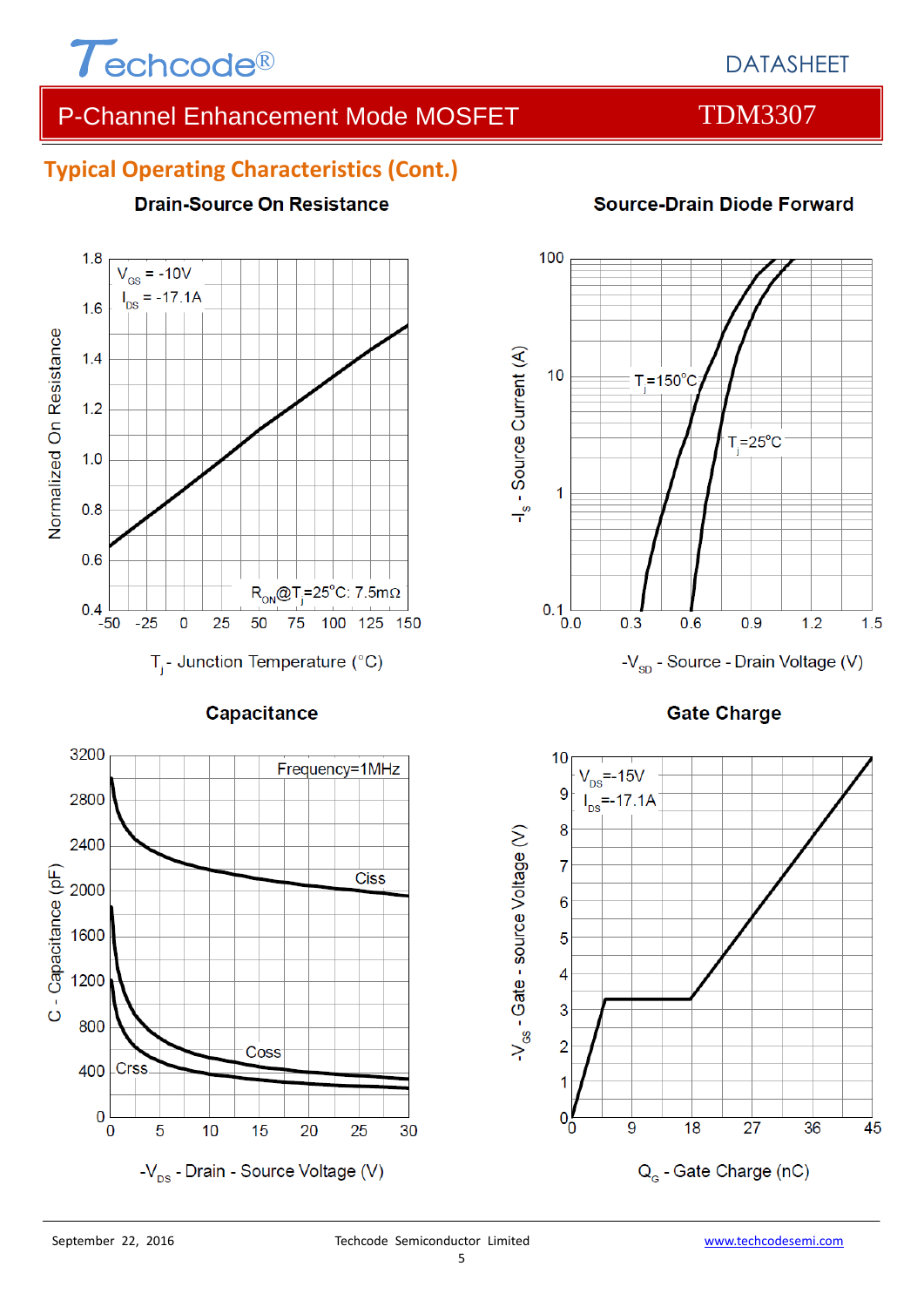

# P-Channel Enhancement Mode MOSFET TDM3307

# **Package Information**

PPAK-3\*3-8 Package



| Symbol         | PPAK-3*3-8(mm) |       |      |  |
|----------------|----------------|-------|------|--|
|                | Min            | Nom   | Max  |  |
| A              | 0.70           | 0.75  | 0.85 |  |
| A1             |                |       | 0.05 |  |
| $\mathsf b$    | 0.20           | 0.30  | 0.40 |  |
| C              | 0.10           | 0.152 | 0.25 |  |
| D              | 3.15           | 3.3   | 3.45 |  |
| D <sub>1</sub> | 3.00           | 3.15  | 3.30 |  |
| D <sub>2</sub> | 2.25           | 2.45  | 2.65 |  |
| E              | 3.15           | 3.30  | 3.45 |  |
| E1             | 2.90           | 3.05  | 3.20 |  |
| E <sub>2</sub> | 1.54           | 1.74  | 1.94 |  |
| E <sub>3</sub> | 0.28           | 0.48  | 0.68 |  |
| E4             | 0.37           | 0.57  | 0.77 |  |
| E <sub>5</sub> | 0.10           | 0.20  | 0.30 |  |
| e              | 0.60           | 0.65  | 0.70 |  |
| К              | 0.49           | 0.69  | 0.89 |  |
| L              | 0.30           | 0.40  | 0.50 |  |
| L1             | 0.06           | 0.125 | 0.20 |  |
| t              |                |       | 0.13 |  |

DATASHEET